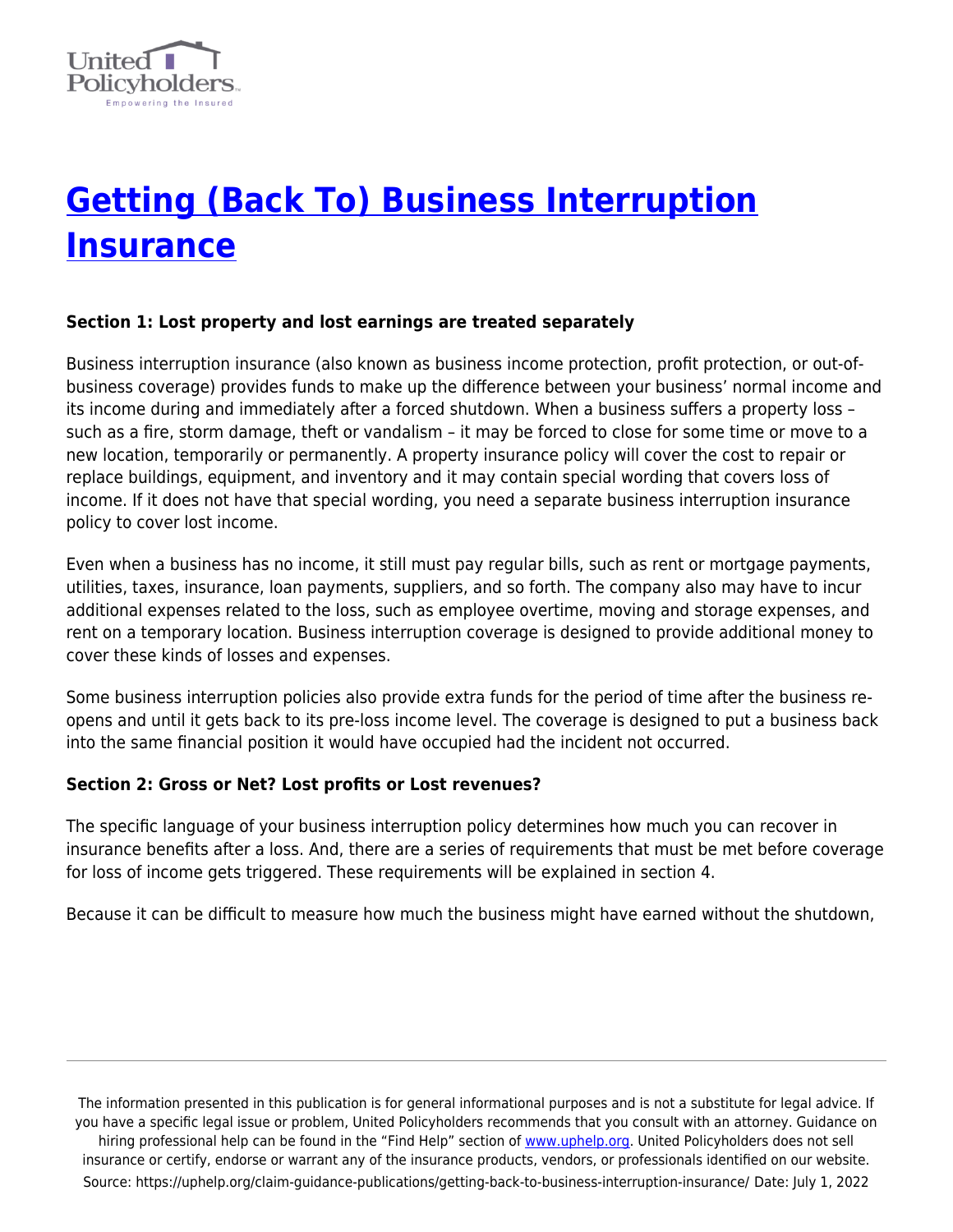

the insurer usually will look at the company's income for a period of time (usually one or two years) before the loss and use that figure to project a monthly average of what the earnings would have been. The business owner will be expected to provide documentation to prove the income and expenses for this comparison period. If a business operated at a loss before the incident, most policies will only compensate the owner for fixed expenses, such as rent or certain payroll costs that must continue after the loss regardless of whether the business is operating.

Policies usually specify one or two overall formulas the insurer uses to calculate the amount of the replacement income and for how long coverage will continue after the loss and resulting shutdown. The loss may be calculated based on lost revenues or lost profits. When an actual claim occurs, numerous calculations will be necessary to arrive at the final number that will not be specified in the policy itself. The carrier will apply a variety of formulas, data and accounting principles to determine the actual amount of your covered loss. There are several generally accepted approaches, and different carriers do it differently.

**How the loss is calculated,** including the duration of the pre-loss period used to project what would have happened had there been no loss, **can make a big difference in what you are paid.**

# **Section 3: "Period of Restoration"**

A critical provision in any business interruption policy is the length of time for which the policy will pay benefits immediately after the loss. This is called the "period of restoration." Typically the period begins on the first day the business must shut down. In certain circumstances there may be a "waiting period" of between 24 hours and a few days, which may be a period for which there will be no coverage, or the "waiting period" may just have to run before benefits become payable back to the first day of the shutdown.

The end of the period may be defined in several different ways. A typical provision provides that the period of restoration ends when the property should, with reasonable efforts, be expected to be repaired, rebuilt, or replaced, or the date business is resumed at a new permanent location. How long these periods will be depends almost entirely on the facts of each loss and each business.

# **Determining a reasonable period to rebuild is often a source of disputes between insureds and insurers because re-building projects, like construction projects generally, often take**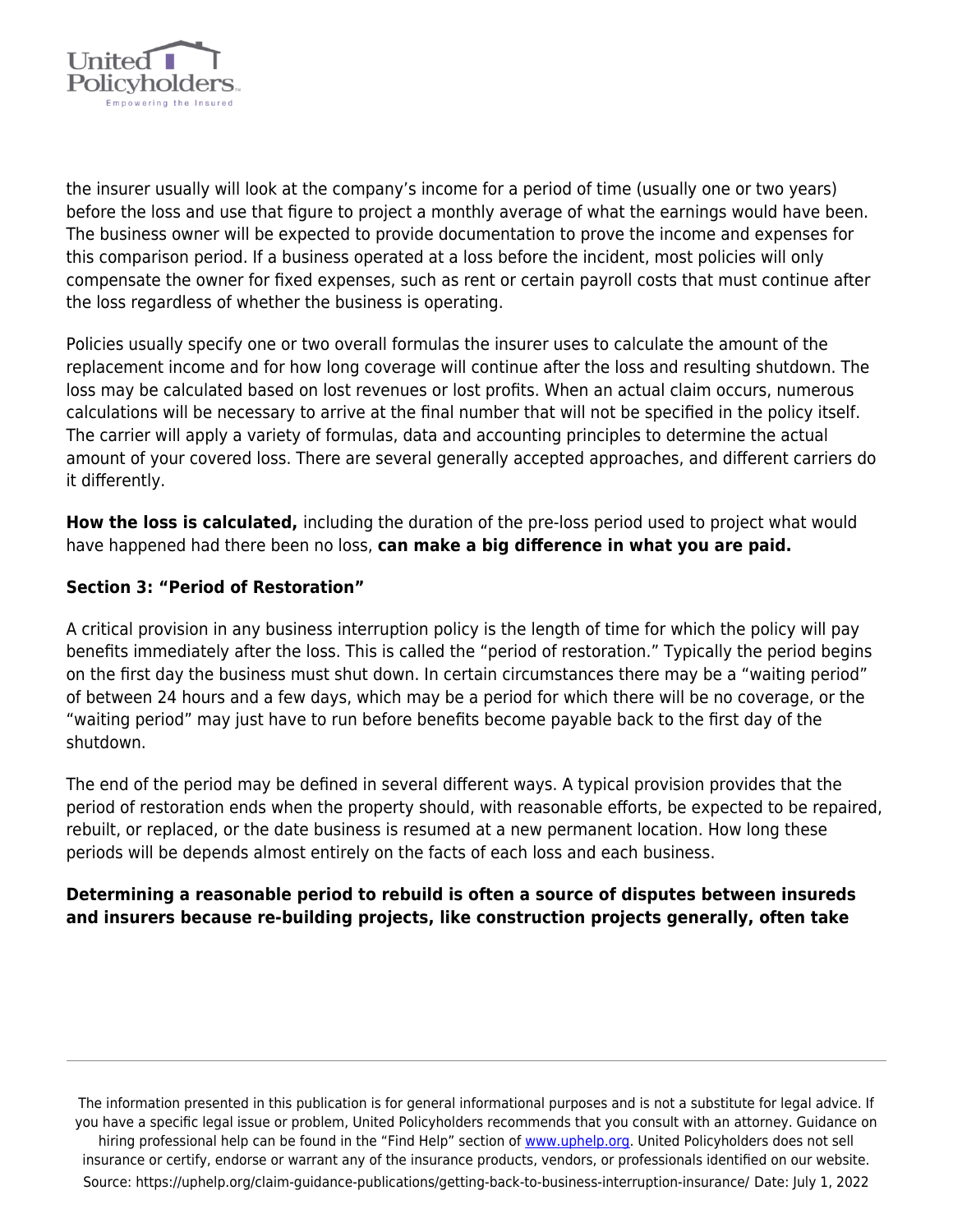

# **longer than expected for any number of reasons, many of which may be outside the policyholder's control.**

Surprisingly, many policies do not specify what happens when the time to rebuild becomes "unreasonable" due to factors beyond the insured's control such as a longer permitting process, construction delays or, where the policyholder leases the space, delays by the landlord in the re-building effort.

# **1 or 2 years or longer**

Many policies provide an additional period, beyond the date when repairs should be completed, on the premise that the impact on revenues and/or profitability caused by having to shut down operations, even for a brief period, can continue beyond the time when repairs are completed and operations themselves return to normal levels. The end point for this period is usually based on a formula for determining when the insured's income has returned to pre-loss levels. Carriers use varying formulas for making that determination, and some are not actually specified in the policy.

Most policies contain a specified maximum limit on the "period of restoration," typically expressed as one or two years after the physical loss itself occurred. It is often possible to purchase extensions of this period for an additional premium. Some policies use a fixed period as the only definition of the "period of restoration" which, if the specified time period is long enough, may be beneficial to the insured because it avoids disputes, and unexpected surprises, that occur when the insurer decides, based on the formulas it uses, that the time for reasonable repairs has ended, or that the policyholder's financial performance has returned to "normal."

#### **Section 4: Business Interruption Coverage Requirements**

Standard business interruption insurance has a series of requirements that must be met before coverage for loss of income becomes available:

- **Usually there must be physical damage to your business property.** Because business interruption coverage has traditionally been included as part of, or an add-on to, property insurance, most policies require that your business property sustain physical loss or damage first.
- **The physical damage must occur at the location described in the property policy.** If a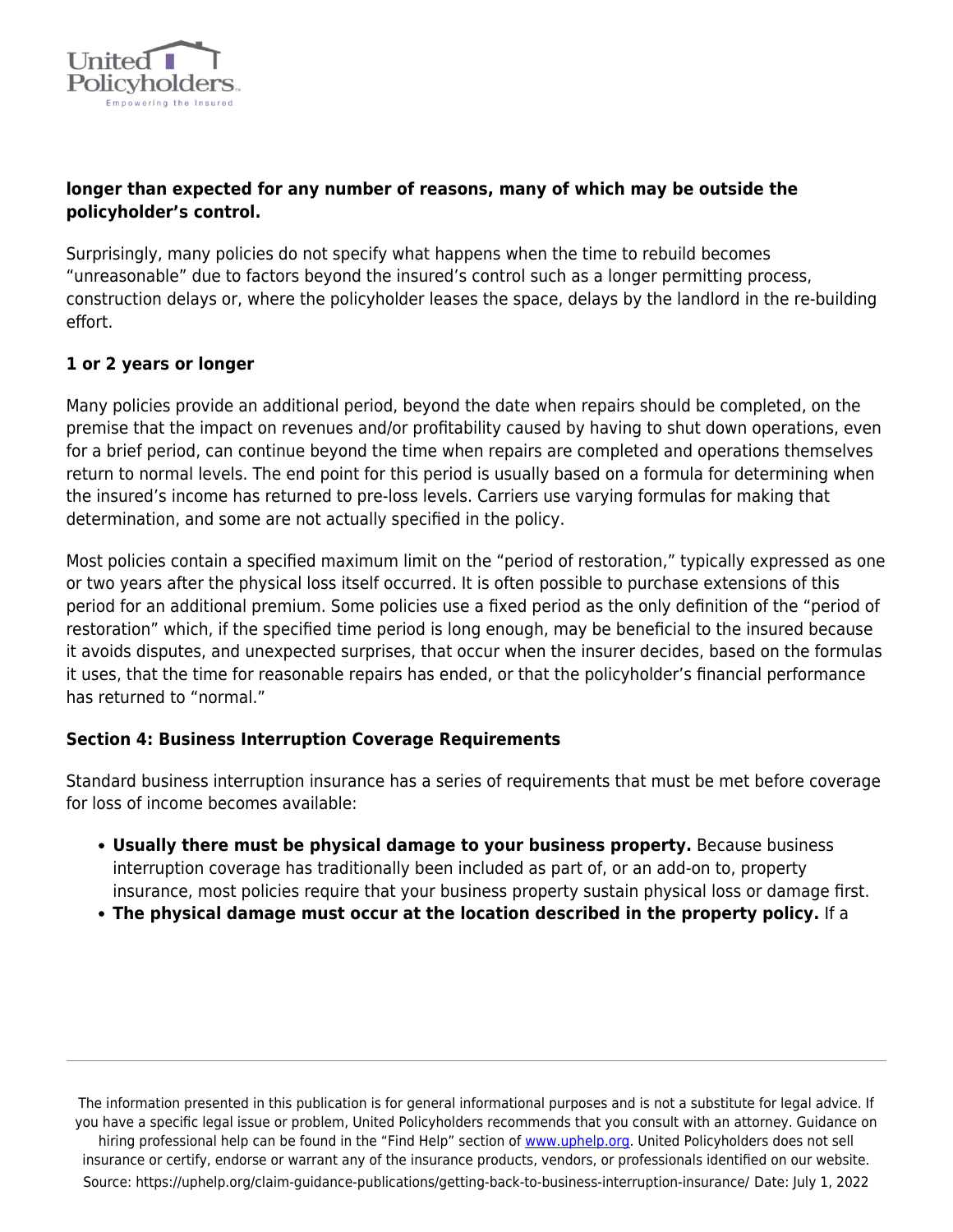

business has not sustained damage, but access is restricted because of damage at a neighboring property, many policies afford only a very limited amount of coverage, usually for a period of between a few days and a month.

- **The physical damage itself must have been caused by an incident, typically called a "peril," the policy covers.** For example, if a fire damages the business, loss of income that results from having to shut down operations will probably be covered as well. If the physical damage is caused by an excluded peril, such as a flood (many property policies exclude, or severely limit, coverage for water-related damage), the resulting loss of income won't be covered either.
- **The physical damage must cause a necessary interruption, or "suspension" of operations.** An example of an unnecessary interruption would be when there is some damage that does not actually require the business to close, but the owner chooses that as an opportune time to shut down anyway to do remodeling work. This is a policy term that often leads to disputes because what closures are "necessary" is often a matter of differing judgments between the business owner and the claims adjuster.
- **Insurers usually interpret the policy to require an actual and complete cessation of your operations before coverage is triggered.** This is a controversial issue in business interruption coverage which comes up most frequently when there is physical damage to the insured's physical plant or equipment (including computer systems) that cuts into revenue but doesn't require a complete cessation of operations or a physical office closure. This issue usually has to be negotiated with the adjuster. In most circumstances, when the issue is whether an actual shutdown is going to be necessary, usually it's in the interests of both the insured and the insurer to avoid a complete shutdown by arranging for repairs to be done after hours or on weekends or days the business is usually closed, or providing temporary space. Often the carrier can be convinced to pay the costs of such measures, as "extra expense," on the assumption that without them there would be a shutdown that would cost the policyholder and the carrier more.
- **The claimed financial loss must be caused by the shutdown, and not by factors unrelated to the physical damage** such as external economic factors, or the owner's decision to do a major remodel requiring a two-month closure when simply fixing the damage would have required closure for only a week. This requirement is also frequently controversial, often because it is difficult or impossible to sort out exactly which of several possible causes compelled the closure.

#### **Section 5: Other types of business interruption coverage**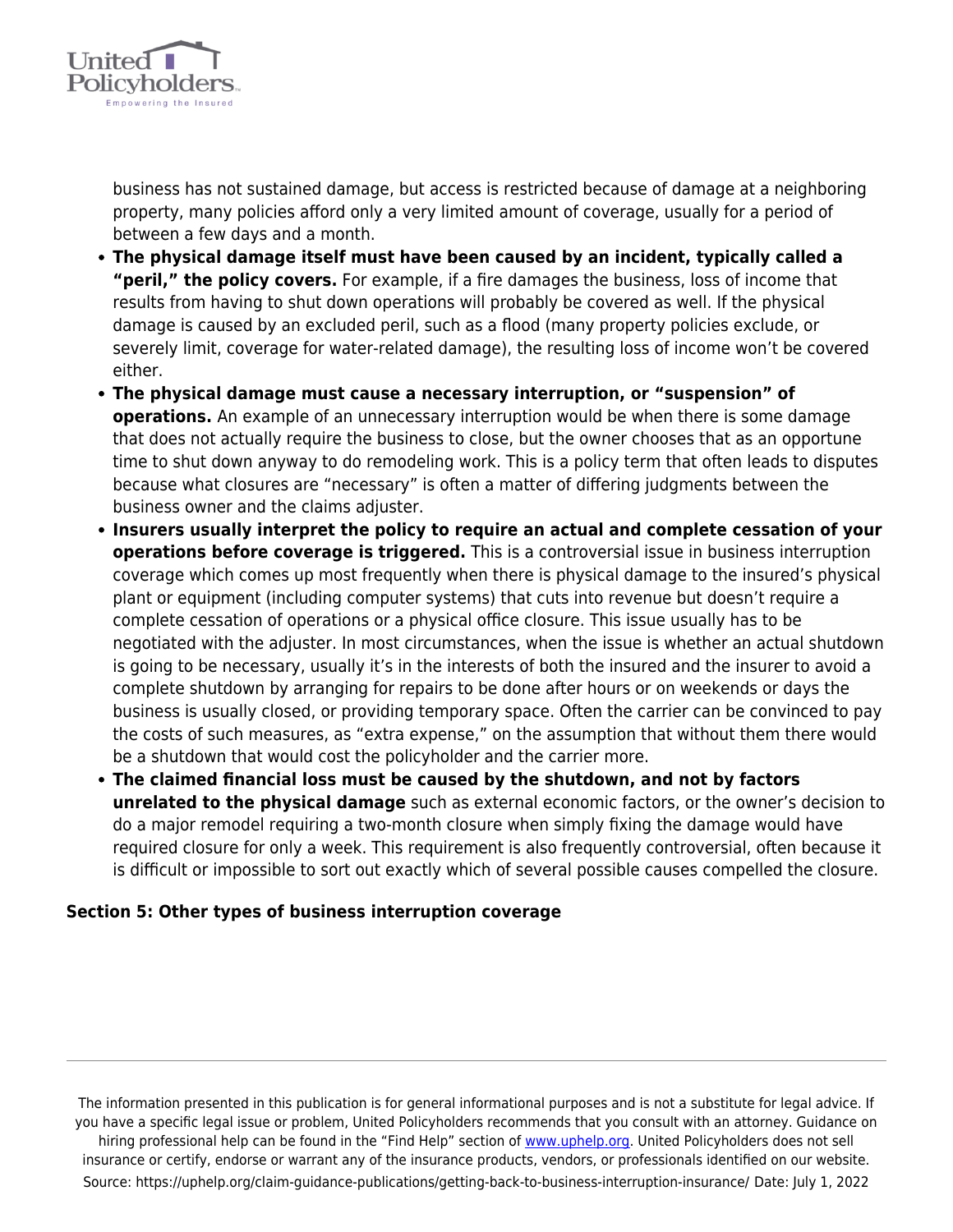

- "Contingent business" interruption extends the coverage to include income losses that are incurred as a result of property loss at a key supplier or customer location.
- Should the government deny access to a business due to another entity's property loss, "civil" authority" coverage may provide coverage for the loss.
- A business may look to "service interruption" coverage to protect against losses due to a disruption of utilities or equipment breakdown.
- "Extra expense" coverage can help businesses with additional expenses, such as rent for a temporary location, moving, hiring additional temporary help, or the cost of expediting replacement equipment. These are necessary extra expenses during the period of restoration that a business would not have incurred had there been no loss or damage to covered property. Some business interruption policies combine this with loss of business income coverage.
- Some business interruption policies also provide income protection in the event an accident or injury causes the disability of an owner or key employee. This type of policy is usually combined with basic individual disability coverage. Though this type of policy is important to help an owner or key employee cover living expenses, additional benefits—in the form of a business interruption insurance policy—are often needed to keep the business running in his or her absence.

#### **Section 6: The Claim Process**

Every claim is different. How yours will be handled depends on the wording of your policy, the laws in your state and the personality and training level of the adjuster assigned to your claim. However, if your business has lost income and you're insured, you have basic rights and can expect the insurance company adjuster to:

**Promptly and thoroughly investigate.** You can and should expect the claim adjuster to meet with you in person in the first days after the loss to explain the claims process, help you understand what information the carrier needs to resolve your claim, begin the investigation, and provide immediate funding for emergency or urgent services such as interim repairs to prevent further damage or injury or a temporary location to continue operating, as well as advances to cover ongoing expenses, payroll and extra expenses such as temporary help. The adjuster will also likely begin a discussion about what will be necessary to keep your business operating so as to avoid a shutdown and resulting income loss. Be prepared to address questions such as whether you are willing to have repairs/reconstruction done when your business is closed, the extent to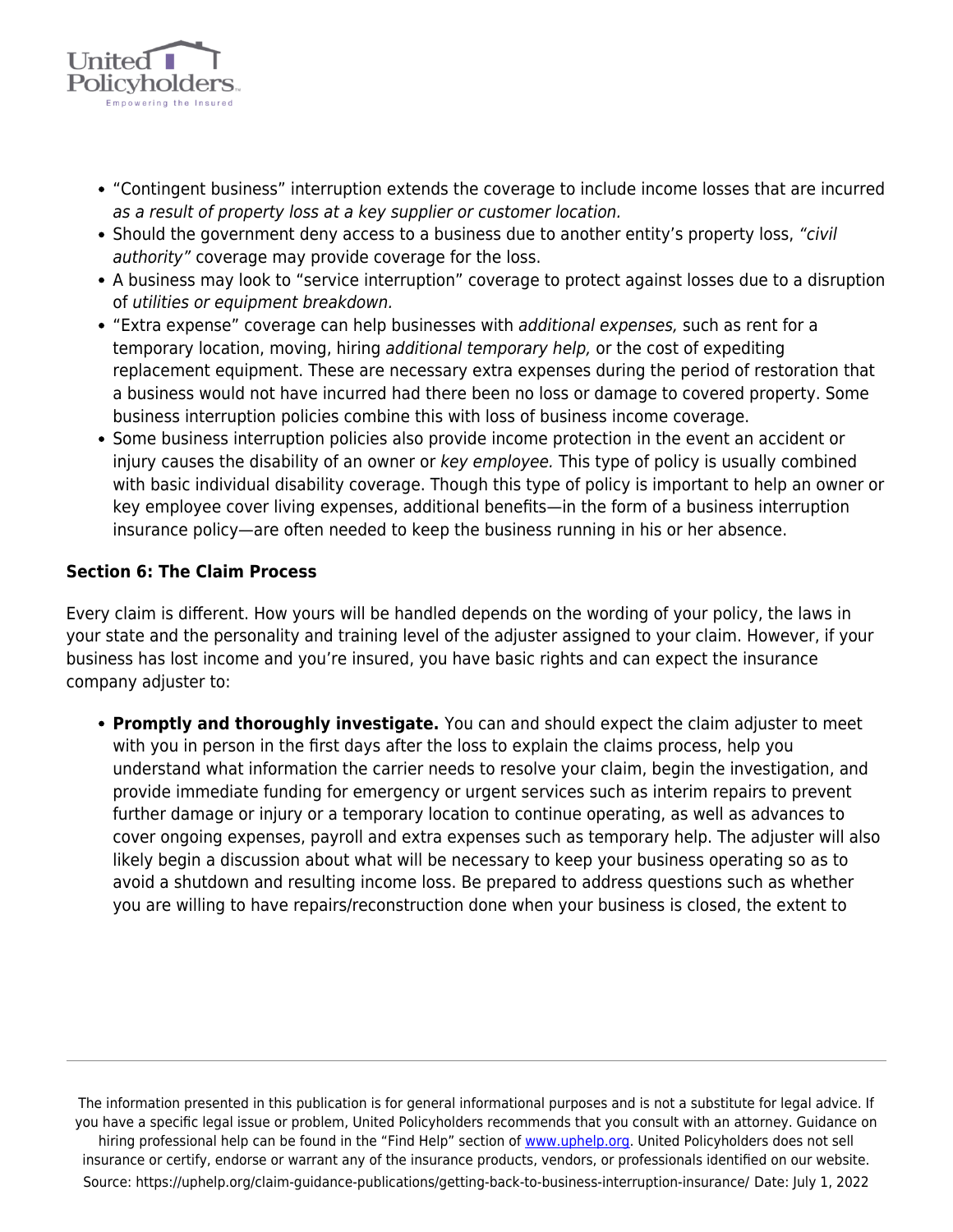

which repair work will interfere with or completely halt your operations, what can be done to mitigate those problems, and whether temporary re-location is practical for your business.

- **Gather a reasonable amount of documentation.** The adjuster will explain the information needed to resolve the business income portion of your claim. If the claim is substantial, you will likely be required to produce detailed records of your pre-loss income and expenses, daily or monthly revenues, payroll costs, your usual hours of operation pre-loss, "variable" costs that can be reduced or stopped while business is suspended or reduced, and other data. The carrier will usually want the bookkeeping records you keep in the ordinary course of business and, in cases where this documentation is viewed as incomplete or unreliable sometimes your business tax returns.
- **Work with you to determine the amount of your business income loss.** You can expect the adjuster to work with you, your accountant or representative, and possibly a "forensic accountant" to determine the business income loss. Adjusters often hire one and you may need one too to back up your accountant's calculations. A forensic accountant combines accounting and auditing with investigative expertise to produce a calculation of business income loss for the carrier. You have the right to hire your own accountant (at your expense) to calculate your loss and to work with the adjuster or the carrier's accountant. When the loss is substantial, it's penny-wise and pound-foolish not to get your own accountant or other financial professional involved to assure that the loss is calculated most favorably to you.

### **An insurance lawyer or public adjuster experienced with business interruption claims can help you maximize your recovery by insisting that the loss be calculated in accordance with policy terms, the law, and applicable insurance regulations, and that where there is ambiguity, room for interpretation, or doubt, that those matters be resolved in your favor.**

• The amount of time it takes to complete these steps depends on the complexity of the loss, the availability of documentation, and other factors. You can expect that with a larger loss, there will be significant demands on your time or that of your employees or outside advisors.

#### **What you will need to prove your claim:**

If you have a property loss that requires you to close your business, you should be prepared to provide your insurer proof of your business income and expenses for a period of at least one to two years before the loss. The key documents you should have are: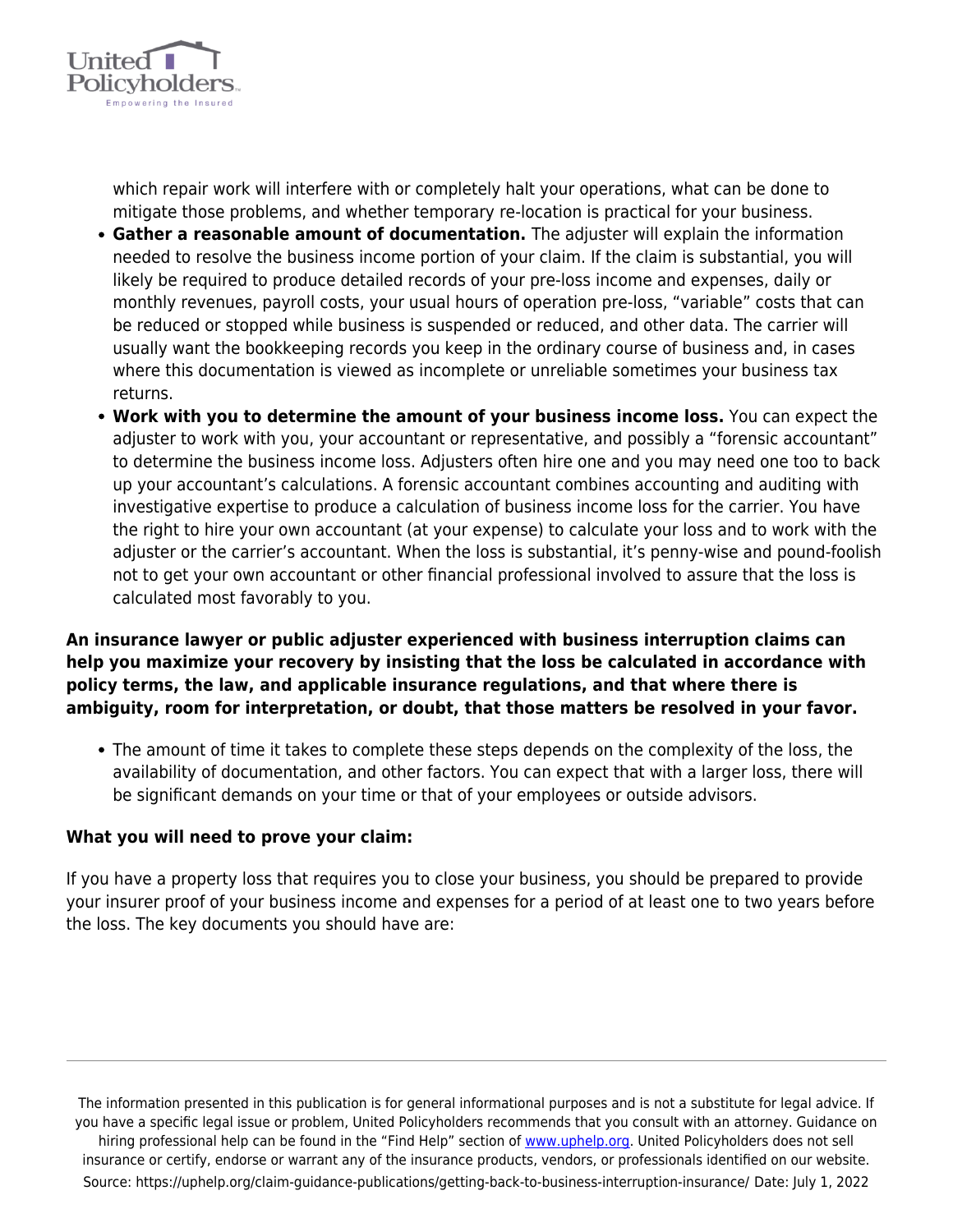

- Financial statements (profit and loss and balance sheet) for at least two calendar years before the loss
- Payroll records you are required to maintain by law
- Sales records for the two prior accounting years (if available)
- Copies of real property and equipment leases, major customer and vendor contracts, and significant contracts material to the performance of your business
- Records that will allow you to establish the "continuing expenses" you will have to bear even while your operations are shut down or reduced.
- Inventory records

#### **You may also need to provide:**

• Background details about the business and its products and services including the impact on your monthly revenues and profit of seasonal or other fluctuations unique to your business. This information would likely be important in selecting the particular period of time, prior to the loss, the insurer selects to project what your revenues or profit would have been but for the loss.

- Financial projections you prepared prior to the loss.
- Monthly sales and production summaries
- Inventory detail
- Business income and sales tax returns

In many property loss situations, business records are also lost or damaged, including those maintained on computers. If you maintained a second copy of important records in off-site storage and they are available when the loss occurs, this will raise your credibility with the carrier and its accountant, avoid disputes, and make it harder for an adjuster or insurer to withhold benefits. If accounting records are destroyed, it may be necessary to rebuild financial information from offsite backup files, vendors, customers, and others who may have relevant data. Property insurance policies typically afford a supplemental coverage, often called "valuable papers and records coverage" for some of those costs.

#### **Steps you can take to help resolve your claim favorably:**

Do your best to read your policy carefully. If you do not understand how the insurer will calculate the income loss, ask for an explanation and insist that the method of calculation be consistent with